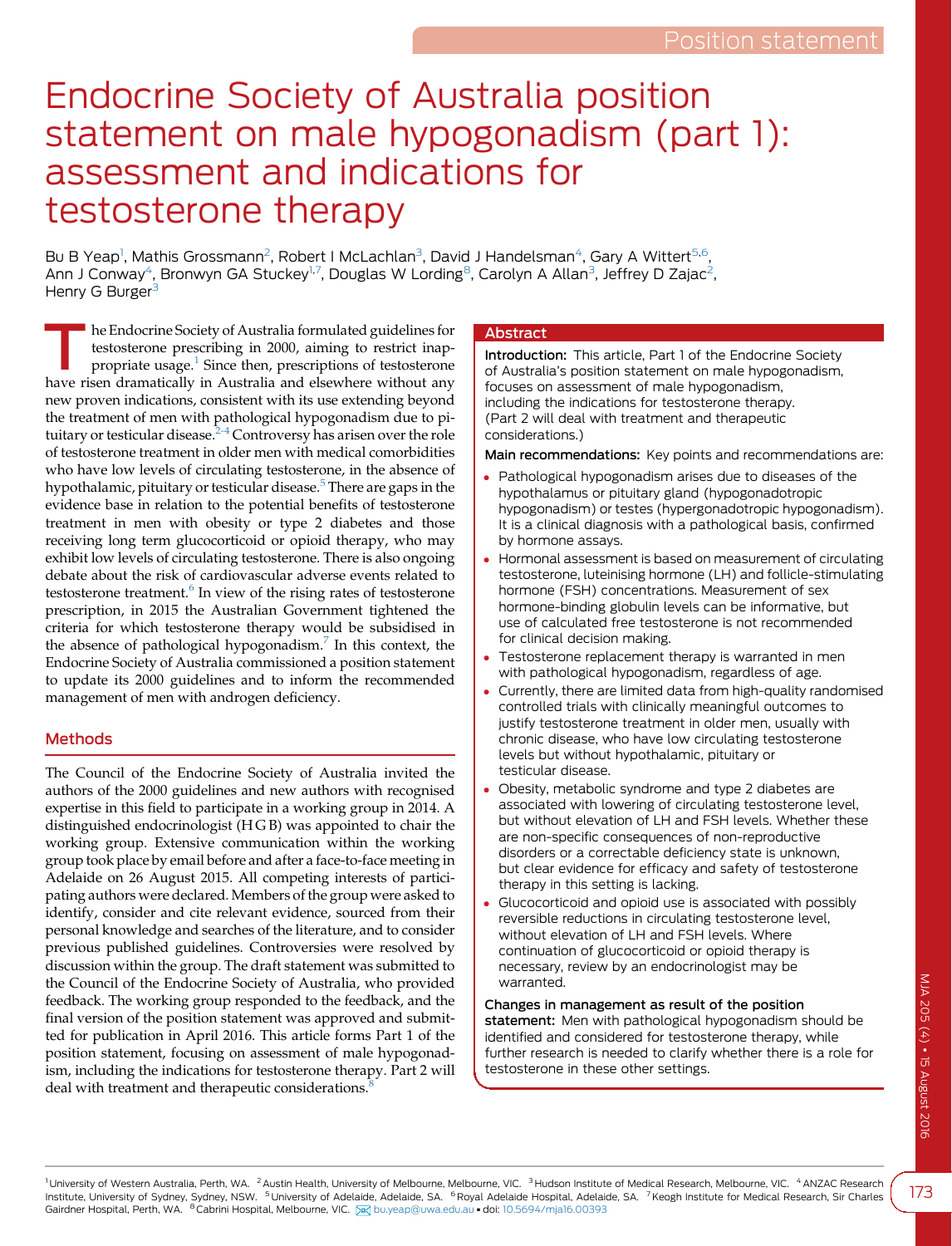## <span id="page-1-0"></span>Recommendations

## Pathological hypogonadism: clinical diagnosis

Hypogonadism refers to a pathological disorder of the hypothalamic-pituitary-testicular (HPT) axis that results in the testes being unable to produce both physiological levels of testosterone (androgen deficiency) and adequate numbers of functional sperm for paternity (male infertility).<sup>[9,10](#page-5-0)</sup> Thus, in its complete form, hypogonadism affects both virility and fertility. In many infertile men, virility may be relatively preserved, as the germinal epithelium is more vulnerable to both congenital and acquired defects.

Most often, hypogonadism is due to congenital or acquired defects of the testes (primary testicular failure), in which case levels of gonadotropins (luteinising hormone [LH] and follicle-stimulating hormone [FSH]) are elevated (hypergonadotropic hypogonadism). A failure of hypothalamic-pituitary stimulation with onset before or after puberty (hypogonadotropic hypogonadism) is less common[.11](#page-5-0) Rarely, there can be combined defects at both levels, presenting special diagnostic and therapeutic challenges (Box 1).

Although inaccurate, the term "hypogonadism" is often used interchangeably with "androgen deficiency", as most often the problems concern whether testosterone treatment is required or justified for androgen deficiency. Accordingly, this position statement focuses primarily on the management of androgen deficiency, while fertility is mentioned only when relevant.

The diagnosis of androgen deficiency requires an initial careful clinical assessment to determine whether a compatible presenting symptom complex exists (Box 2). A comprehensive medical history, including information on smoking and the use of medication, alcohol and other recreational drugs, in particular androgens, is required. In addition, a focused review of the reproductive system should include any developmental history of undescended testes or other genital abnormalities, pubertal development, prior fertility, erectile function, sexual desire and any history of pelvic surgery, genital trauma or infection. The physical examination must include height and weight (and, if obese, waist circumference), a check for gynaecomastia, the adequacy of age-appropriate virilisation and especially scrotal palpation, using an orchidometer

to assess testicular volume (usually  $15-35$  mL in men aged  $21-35$ years with normal reproductive function<sup>12</sup>).

## Initial hormonal assessment

Having identified the possibility of pathologically based androgen deficiency on clinical grounds, laboratory testing is undertaken. Measurement of serum testosterone levels is not otherwise warranted (eg, for population screening). A serum total testosterone level, together with serum LH and FSH levels, should be measured early in the morning, between 08:00 and 10:00, as testosterone levels may be lower during the remainder of the day[.13](#page-5-0) Fasting results in higher serum testosterone levels.[14](#page-5-0) This time frame should be adjusted for shiftworkers or men who are sleep-deprived for any reason, in whom measurement shortly after waking may be preferred.[15](#page-5-0)

Accurate testosterone assays are required. As most laboratories offer immunoassays that exhibit non-specificity and method-dependent bias, mass spectrometry is preferred where available.<sup>[16](#page-5-0)</sup> Serum testosterone level peaks at about the age of 20 years<sup>[17](#page-5-0)</sup> and gradually declines thereafter as age-related comor-bidities accumulate.<sup>[18](#page-5-0)</sup> In men aged 21-35 years with normal reproductive function (ie, proven normal testes and semen analysis), the reference interval for total testosterone measured using mass spectrometry is  $10.4-30.1$  nmol/L.<sup>[12](#page-5-0)</sup> The reference interval using mass spectrometry in unselected young men is 7.4–28.0 nmol/L.<sup>[19](#page-5-0)</sup> In very healthy men aged 70–89 years, the reference interval using mass spectrometry is  $6.4-25.7$  nmol/L.<sup>[20](#page-5-0)</sup> The differences between the reference intervals for younger and older men may represent unresolved confounding by underlying reproductive and other health disorders that accumulate with age. At high and low ends of the reference interval, serum testosterone level must be interpreted in relation to serum sex hormone-binding globulin (SHBG) level. Furthermore, reference intervals of testosterone immunoassays vary between methods, as these direct immunoassays do not correspond accurately to mass spectrometry-based measurements. Even lower thresholds defined by mass spectrometry are not 100% sensitive or specific for the detection of androgen deficiency due to pathological hypogonadism. Clearly normal serum testosterone and LH levels

1 Classification and clinical characteristics of pathological hypogonadism

#### Abnormalities of the testes causing primary testicular failure

- Low testosterone levels, impairment of spermatogenesis and elevated gonadotropin levels
- When severe, fertility may require assisted reproduction or donor sperm (or adoption)

#### Abnormalities of the hypothalamus or pituitary gland causing secondary testicular failure

- Low testosterone levels, impaired spermatogenesis, low or low-normal gonadotropin levels
- Natural fertility can be restored with gonadotropin therapy
- Evaluation may find pituitary tumour or systemic illness and other hormonal deficiencies

#### Abnormalities of both hypothalamus-pituitary gland and testes (uncommon)

 Low testosterone levels, impairment of spermatogenesis and variable gonadotropin levels, depending on whether primary testicular failure or secondary testicular failure (eg, due to glucocorticoid excess or alcoholism) predominates  $\blacklozenge$ 

## 2 Presenting clinical features of androgen deficiency (post-pubertal onset)

#### Non-specific symptoms

- Lethargy, fatigue
- Decreased energy and/or endurance
- Low mood, irritability, poor concentration, impaired short term memory, sleepiness
- Deteriorating work performance
- Hot flushes

#### Organ-specific symptoms

- Bone: osteopenia, osteoporosis, fracture/loss of height
- Muscle: reduced muscle mass and strength (sarcopenia)
- Adipose tissue: increased fat mass
- Breast tissue: gynaecomastia
- Sexual and reproductive symptoms
- Decreased libido
- Erectile dysfunction (uncommon as a presenting feature of androgen deficiency, and then only at very low serum testosterone levels)  $\blacklozenge$

174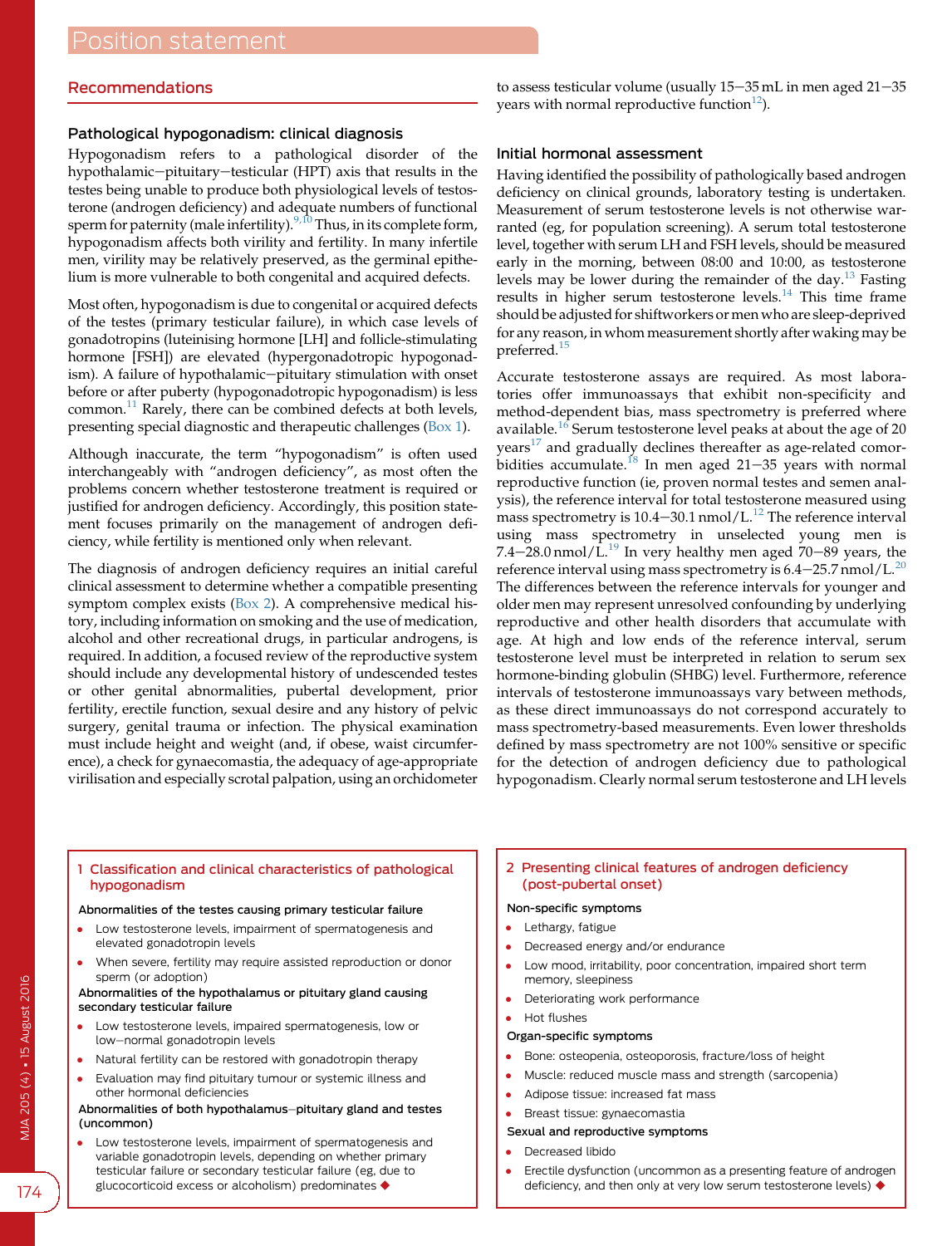(using clinical judgement to assess assay results for individual men) exclude androgen deficiency.

## Confirmatory blood testing

An initial low serum testosterone level, especially when accompanied by a serum LH level that is within the reference interval, should be confirmed, as up to 30% of men (of any age) who have an isolated initial low serum testosterone level will have a normal serum testosterone level on repeat measurement.<sup>[21,22](#page-5-0)</sup> Unless one measurement of serum testosterone, LH and FSH levels is clearly diagnostic of pathological hypogonadism, at least two measurements of serum testosterone, LH and FSH are recommended to diagnose androgen deficiency in the appropriate clinical and pathological context. SHBG measurement can be helpful, as certain conditions are associated with marked changes in SHBG level that in turn affect total testosterone levels and their interpretation. Mildly elevated SHBG levels are seen with ageing, but SHBG can be markedly increased by hyperthyroidism, liver disease and antiepileptic therapies; and accompanied by elevated total testosterone levels without evidence of androgen excess. Conversely, SHBG levels are suppressed with obesity, insulin resistance and exposure to exogenous androgens; in which case, serum testosterone concentrations below the reference interval, especially with normal serum LH and FSH levels, do not confirm a diagnosis of androgen deficiency. There is no evidence that free or bioavailable testosterone levels, which are usually not directly measured but calculated with various formulae (lacking validation in some cases), $^{23}$  $^{23}$  $^{23}$ are a better measure of androgen status than total testosterone level. Moreover, reference intervals for these are even less well defined than those for measured testosterone concentrations. Therefore, they are not recommended for clinical decision making.

## Additional investigation of hypogonadal men

A further round of investigations is recommended for men with suspected hypogonadotropic hypogonadism, to identify uncommon but treatable underlying disorders. These include:

- serum prolactin test (for prolactinoma and macroadenoma with pituitary stalk compression)
- iron studies and full blood count (for haemochromatosis and thalassaemia)
- hypothalamic-pituitary magnetic resonance imaging, if there is a clinical or biochemical suspicion of pituitary or hypothalamic disease
- anterior pituitary function test (for hypopituitarism and/or hyperfunctioning adenoma).

For men with suspected hypergonadotropic hypogonadism (primary testicular failure), additional evaluation is warranted in situations where knowing the aetiology will inform clinical management for fertility through in vitro fertilisation procedures:

- karyotyping (for suspected Klinefelter syndrome)
- Y chromosome microdeletion analysis.

Management decisions should only be made after a systematic approach to the diagnosis of hypogonadism, seeking to distinguish between pathological and functional causes of a low serum testosterone level. The features of pathological androgen deficiency depend on the age of onset and its severity and duration. Pre-pubertal androgen deficiency may manifest as micropenis and testicular maldescent (although not all cases of micropenis or testicular maldescent are due to hypogonadism) and, later, with delayed puberty and excessive long bone growth (eunuchoidal

proportions). Post-pubertal onset produces typical yet often nonspecific features that vary depending on the rate and extent of the fall in testosterone levels ([Box 2](#page-1-0)). Conversely, the positive predictive value of non-specific symptoms for androgen deficiency can be low even in conjunction with a reduced serum testosterone level; hence the necessity for a careful clinical evaluation to look for an underlying pathological cause. In some cases, the diagnosis is easily appreciated, but, in others, limited or subtle features or an insidious onset leave even profound androgen deficiency overlooked. A striking example is the failure to diagnose Klinefelter syndrome in more than half of all men with the condition, which is the commonest chromosomal disorder in males (about one in 580) and a cause of adult androgen deficiency. Yet, invariably, a clinical examination reveals the characteristically small testes, and most affected men benefit from lifelong testosterone replacement therapy (TRT). $^{24}$  $^{24}$  $^{24}$  The cause of this diagnostic failure is that many men go through life without a medical genital examination, where the clinical findings would promptly suggest the diagnosis.

## Testosterone replacement in men with pathological hypogonadism

Indications and non-indications for testosterone therapy are shown in [Box 3.](#page-3-0) The justification for testosterone treatment is to restore physiological androgen status to that comparable with eugonadal men. This will relieve the symptoms and signs of androgen deficiency. In this context, TRT refers to replacing the deficient hormone to restore physiological levels. The case for TRT is well established for androgen-deficient men with proven hypothalamic, pituitary or testicular disease, comparable with hormone replacement in other established deficiency states, such as adrenal failure (Addison disease) or hypothyroidism. TRT aims to establish or maintain secondary sexual characteristics, sexual function, body composition (including bone density) and wellbeing. In certain cases, such as late-diagnosed Klinefelter syndrome, symptoms may be subclinical, as men may be accustomed to their hypogonadism, yet will nevertheless note marked improvement in their health with TRT.

TRT should never be commenced before diagnostic work-up is complete and a clear pathological diagnosis has been made, for several reasons. First, failure to do so may overlook underlying abnormalities, such as a pituitary tumour. Second, exogenous testosterone suppresses the HPT axis so that once testosterone treatment has commenced, accurate evaluation for an underlying aetiology is problematic. An extended period of monitoring after testosterone is withdrawn may be needed to determine whether adequate endogenous testosterone production is present. Third, TRT for pathological hypogonadism is expected to be lifelong. Fourth, testosterone treatment in men without pathological hypogonadism compromises fertility, whereas in men with secondary hypogonadism, spermatogenesis can be restored with gonadotropin treatment.<sup>[25](#page-5-0)</sup> Contraindications to TRT are shown in [Box 4.](#page-3-0) Age per se is neither an indication for testosterone treatment nor a contraindication to treating men who are androgen deficient due to pathological hypogonadism. In very old men with other comorbidities, individual consideration of the benefits versus risks of treatment is warranted. Ongoing testosterone replacement in older men with pathological hypogonadism is generally no more risky than in younger men, except for the occasional need to initiate treatment slowly and cautiously.

Hypogonadotropic hypogonadism in the presence of a proven aetiology (eg, pituitary tumour or its treatment by surgery or radiotherapy) usually requires TRT and treatment of coexisting anterior pituitary hormone deficiencies. Specific dopamine agonist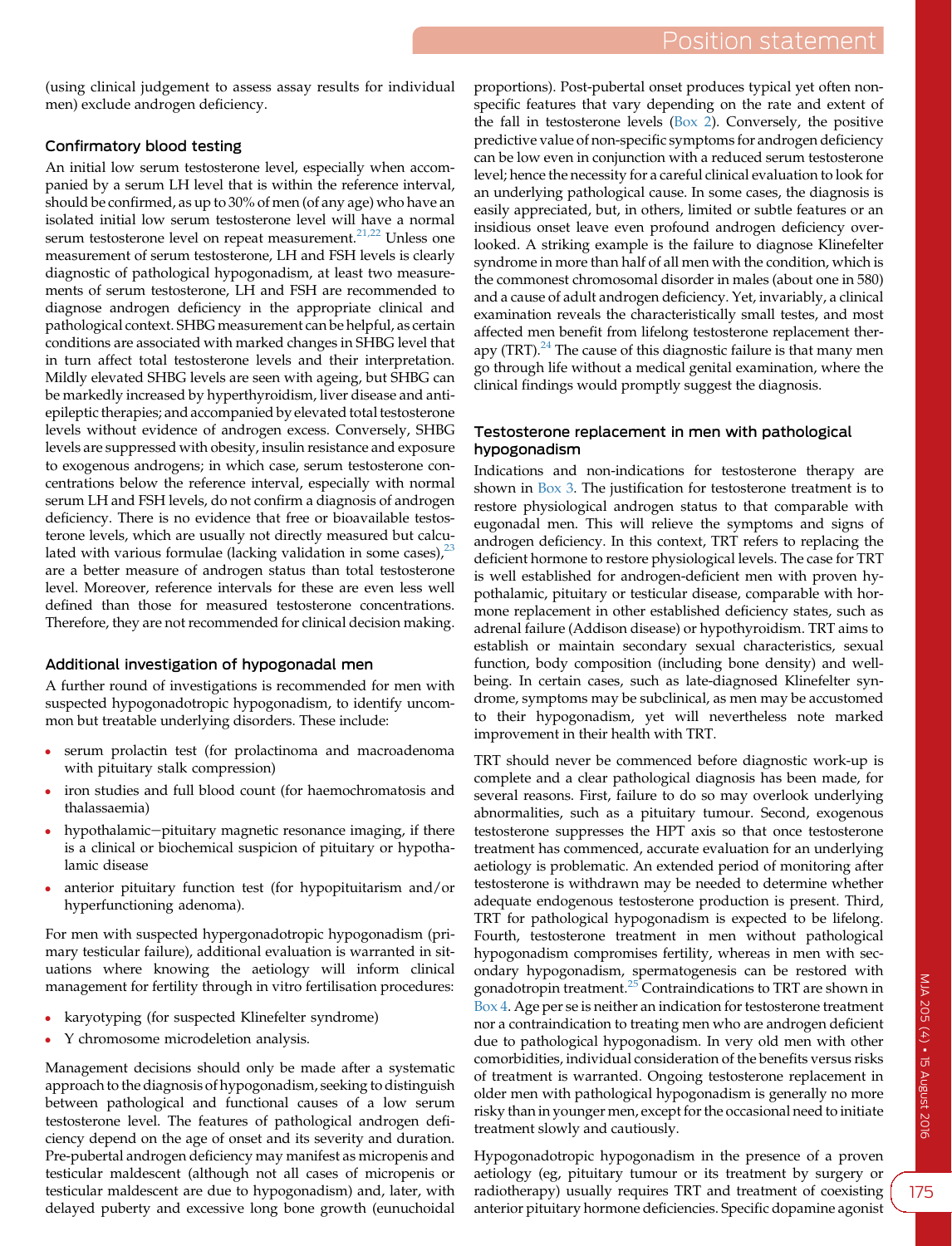#### <span id="page-3-0"></span>3 Use, misuse and abuse of androgens

#### Use (physiological treatment with testosterone replacement for androgen deficiency in men with pathological hypogonadism)

Primary testicular failure:

- Klinefelter syndrome
- Testicular trauma, torsion, removal
- Testicular infection
- Testis atrophy of any cause

Hypogonadotropic hypogonadism (secondary testicular failure):

- Congenital: Kallmann syndrome, variants without anosmia
- Acquired: prolactinoma, pituitary tumour, surgery, radiotherapy
- Delayed puberty

#### Subject of ongoing research

- Middle-aged and older men\*
- Androgen deficiency secondary to chronic disease and ill health\*
- Hormonal male contraception\*

#### Pharmacological (non-androgen-deficiency states)

Typically treated with androgens other than testosterone and necessitating evaluation for efficacy, safety and affordability, as for other non-hormonal drugs:

- Osteoporosis
- Steroid-induced bone loss
- Anaemia due to bone marrow or renal failure
- Advanced breast cancer
- Cachexia/wasting
- Alpha-1 antitrypsin deficiency

#### Misuse (use without a valid medical indication)

- Male infertility
- Sexual dysfunction/impotence (in the absence of proven androgen deficiency)
- "Male menopause", "andropause", "low T", "late-onset hypogonadism"
- Non-specific symptoms (lethargy, tiredness, low energy)

#### Abuse (absence of a medical indication)

- Sporting: elite competitive power sports (boxing, wrestling, sprinting, weightlifting, football)
- Recreational: bodybuilding
- Cosmetic: "body beautiful" subculture
- Occupational: security, police, armed forces

\* Use in these conditions remains to be fully evaluated for safety and efficacy in randomised placebo-controlled clinical trials.  $\blacklozenge$ 

therapy is required for hyperprolactinaemia, to not only suppress serum prolactin and restore testosterone but also to reduce tumour size and progression, as well as compressive symptoms. Iron chelation therapy may be required for congenital or acquired haemochromatosis.

## Testosterone not justified in older men with chronic disease in the absence of pathological hypogonadism

Declines in serum testosterone level with age, in the order of 0.5–2% per year in reportedly healthy men, have been taken by some to imply a gradual change in the HPT axis with age.<sup>[18,26](#page-5-0)</sup> Modest changes in gonadotropin-releasing hormone pulsatility and Leydig cell responsiveness have provided mechanistic support but no aetiological basis for age-related dysfunction. Terms

#### 4 Contraindications and precautions in testosterone treatment

## Contraindications

- Advanced, metastatic or incurable prostate cancer
- Breast cancer

#### Precautions

- Undiagnosed palpable prostate abnormalities, with or without elevated serum prostate-specific antigen level\*
- Severe lower urinary tract symptoms (International Prostate Symptom Score > 19)
- Untreated polycythaemia
- Untreated severe obstructive sleep apnoea†
- Unstable or inadequately treated cardiac disease (eg, poorly controlled cardiac failure or ischaemia, recent cardiovascular events)
- When fertility is desired
- When subject to occupational drug testing

\* Urological evaluation may be required. Testosterone treatment may be acceptable in men with screen-detected organ-specific prostate cancer after definitive or clinically adequate prostate treatment. †Testosterone treatment only transiently worsens severity of obstructive sleep apnoea; this is not an absolute  $contraindication.$ 

such as "late-onset hypogonadism" or "andropause" have been created to foster the idea that this decline in serum testosterone level, in isolation and without regard to pathological hypogonadism, can be considered an androgen-deficient state. $27$ 

In men (of any age) with intrinsically normal HPT function, systemic illness and accumulation of comorbidities, including renal, cardiac, inflammatory and mental health disorders, are associated with reduced levels of circulating testosterone. Not surprisingly, such men have a higher risk of serious intercurrent illness and earlier mortality. These men may have symptoms and signs resulting from the underlying (non-reproductive) disorder that overlap with those of androgen deficiency. In this setting, a low testosterone level is a biomarker for the underlying poor health.

While healthy older men exhibit lower testosterone concentrations on average than do healthy, reproductively normal younger men,<sup>[12,20](#page-5-0)</sup> there are no convincing data that healthy ageing necessarily results in a lowering of serum testosterone level to an extent that constitutes a clinical deficiency. Observational studies have reported independent associations of lower circulating androgen levels with poorer health outcomes in older men, including cognitive decline,<sup>[28](#page-5-0)</sup> frailty,<sup>[29,30](#page-5-0)</sup> incidence of stroke<sup>[31](#page-5-0)</sup> and mortality.<sup>32</sup> However, other longitudinal studies indicate that a substantial proportion of the age-related fall in testosterone may be accounted for by obesity, burden of disease and medication use[.33,34](#page-5-0) In one cross-sectional study, a sample of men recruited for self-reported excellent health showed stable serum testosterone and LH concentrations into their eighth decade.<sup>[14](#page-5-0)</sup> The prevalence of middle-aged and older men who have both low circulating testosterone levels and sexual dysfunction is relatively low about 2% in the European Male Aging Study. $35$  However, while that study interpreted declining serum testosterone levels as causing sexual dysfunction, there is evidence that sexual activity modestly increases serum testosterone levels $36$  and sexual inac-tivity is associated with decreased serum testosterone levels.<sup>[37](#page-5-0)</sup>

In the United States, the Testosterone Trials showed a moderate improvement in sexual function in older men with a baseline testosterone level < 9.5 nmol/L who were treated with

176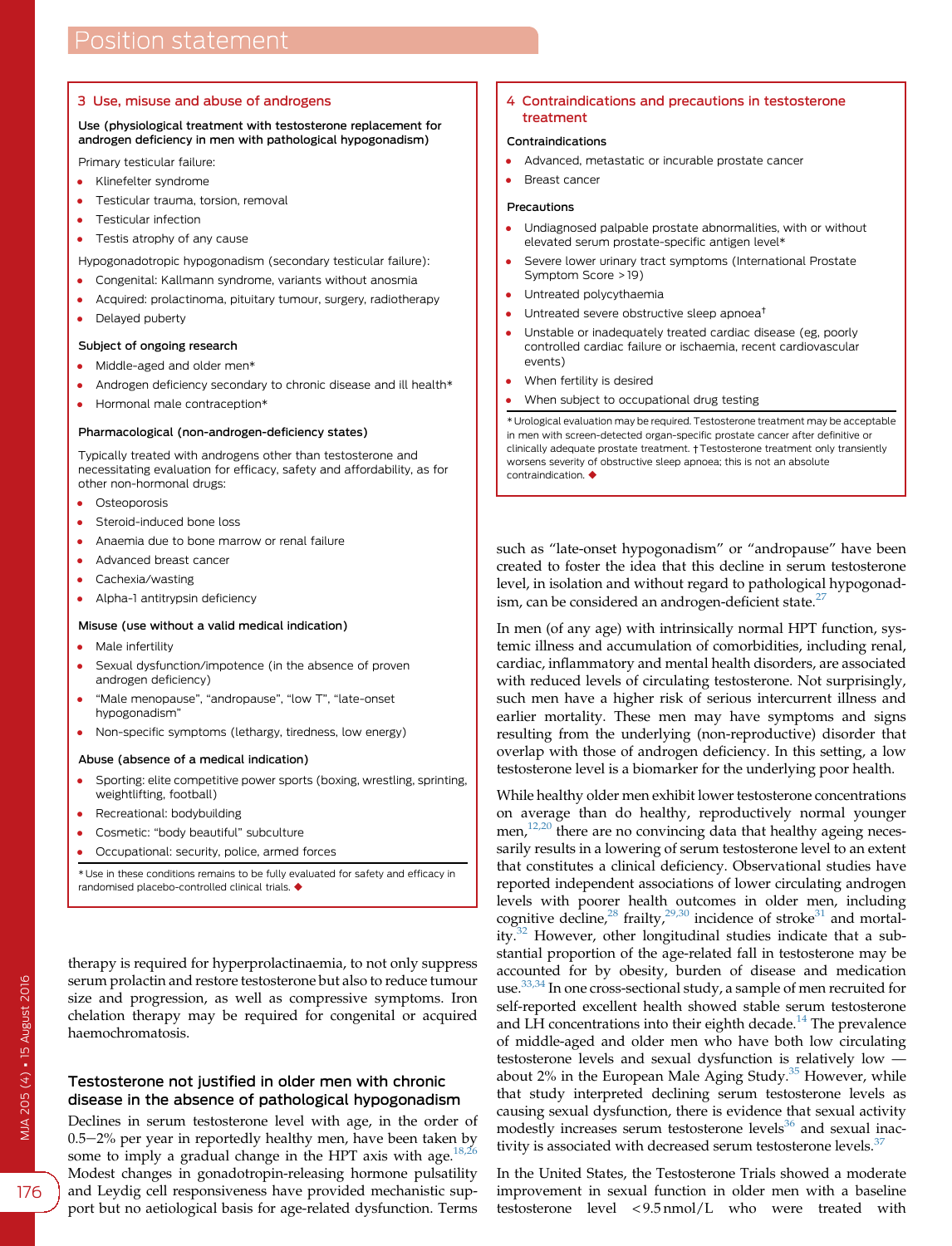testosterone.<sup>[38](#page-5-0)</sup> At present, there is limited evidence showing clear benefit of treating older men with low-normal testosterone concentrations in the absence of pathological hypogonadism. While further research in this area is important, the immediate priority for these men is to identify and optimally manage any underlying medical comorbidity or mood disorder, such as depression. Where the diagnosis of hypogonadism is unclear, review by an endocrinologist may be warranted.

## **Obesity**

Obesity is consistently associated with lower levels of circulating testosterone in cross-sectional studies and predicts declining testosterone levels in longitudinal studies. Serum LH and FSH levels are almost invariably normal in this setting. This association likely reflects predominantly reversible suppression of the HPT axis mediated by central adiposity, although testosterone treatment exhibits moderate effects in reducing fat mass and increasing lean mass.[39-42](#page-5-0) Successful weight loss, whether by diet or surgery, can lead to substantial increases in testosterone levels in obese men, whereas an 18-week randomised controlled trial (RCT) of testosterone treatment in obese men with sleep apnoea showed no benefit compared with placebo in terms of bodyweight or metabolic syndrome.[43](#page-5-0) The increase in testosterone level is proportional to the amount of weight lost: 10% weight loss increases testosterone by 2-3 nmol/L, whereas in morbidly obese men, profound weight loss after bariatric surgery can raise testosterone levels by  $> 10$  nmol/L.<sup>[44](#page-5-0)</sup>

## Metabolic syndrome and diabetes

Men with metabolic syndrome have lower circulating testosterone levels compared with men without, and lower testosterone and SHBG levels are associated with increased risk of developing metabolic syndrome.[45](#page-5-0) Similarly, men with diabetes have lower testosterone concentrations than men without, and men with low testosterone levels are more likely to develop type 2 diabetes. $46$ Serum LH and FSH levels are almost invariably normal in these men. A recent meta-analysis of RCTs of testosterone treatment in men with metabolic syndrome or diabetes showed a marginal improvement in indices of insulin sensitivity with testosterone, but no evidence of better glycaemic control.[47](#page-5-0) Priority should be given to implementing lifestyle measures (especially exercise and dietary measures to lose excess weight) and optimising glycaemic control in the setting of diabetes. Such weight loss has many other demonstrable symptomatic and metabolic benefits. Persistently low testosterone levels despite successful weight loss should prompt reassessment to ensure a diagnosis of pathological hypogonadism has not been missed.

## Glucocorticoid and opioid use

Use of systemic glucocorticoids has been associated with lower levels of circulating testosterone in men.<sup>[48](#page-5-0)</sup> In an RCT of 51 men receiving long term glucocorticoid therapy (5 mg or more of prednisone daily for at least 6 months or 1000 µg or more of inhaled steroid plus at least one course of oral prednisone within the past 6 months), 12 months of treatment with either testosterone or nandrolone (a minimally aromatisable androgen) increased muscle mass and reduced fat mass.<sup>[49](#page-5-0)</sup> In that study, testosterone increased lumbar bone mineral density and quality of life, while nandrolone did not[.49](#page-5-0) Opioid analgesia suppresses gonadotropin release, resulting in low levels of circulating testosterone, and there are data indicating that opioid treatment is associated with lower circulating testosterone levels.<sup>[50-53](#page-5-0)</sup> In a recent RCT, in which 84 men receiving opioid analgesia for chronic non-cancer pain and with baseline

testosterone levels < 12.2 nmol/L (average, 8.7 nmol/L) were randomly assigned to receive testosterone or placebo, there was no significant effect of testosterone treatment on the primary outcome of self-reported pain or on opioid dosage.<sup>54</sup> Testosterone improved one out of eight measures of experimental pain perception and reduced body fat, compared with placebo.<sup>54</sup> Further studies are needed to determine whether testosterone therapy would effectively and safely improve health and functional outcomes in men receiving glucocorticoid or opioid therapy.

Where possible, removal of relevant glucocorticoid or opioid medications should be attempted, as this should reverse functional gonadal axis suppression and safely raise testosterone levels, with effective improvement in health and functional outcomes. The underlying strategy directs the focus back to primary health disorders, as these may be treatable and reverse the decline in serum testosterone levels. Where continuation of glucocorticoid or opioid therapy is necessary, review by an endocrinologist may be warranted for assessment and discussion of the risks versus benefits of different interventions. It is possible that therapeutic roles for androgens exist; however, additional evidence is needed from properly designed placebo-controlled RCTs with outcomes related to patient health and functional improvement.

## **Conclusions**

Pathological hypogonadism can present in many ways, such as psychosexual symptoms or unexplained osteoporosis, anaemia or reduced muscle mass, and the diagnosis can be missed. It is a clinical diagnosis with a pathological basis, confirmed by low testosterone levels. TRT is warranted in men with pathological hypogonadism to alleviate symptoms and signs of androgen deficiency, and it may have marked benefits in these men. By contrast, in men with preserved spermatogenesis and without pathological hypogonadism, testosterone treatment is expected to impair fertility. In the absence of hypothalamic, pituitary or testicular disorders, testosterone therapy is not justified in older men with medical comorbidities. Obese men who may have reduced testosterone levels should be encouraged to lose weight using a combination of diet and exercise. Currently, there is limited evidence for the efficacy and safety of testosterone treatment in men with diabetes and those receiving glucocorticoid or opioid therapy. Further evidence from well-conducted RCTs is required before such treatments can be fully evaluated.

Importantly, men who have classic causes of pathological hypogonadism that have been missed earlier in life, or men who have developed disorders of the HPT axis, may present at any age; there is universal agreement that such men should be identified and considered for treatment. It is important not to miss a diagnosis of pathological hypogonadism in a man who may coincidentally have diabetes or another comorbidity (including among older men with chronic disease), or to confuse it with non-specific effects of systemic disease on the reproductive system.

The recommendations given in this position statement are based on data from a limited number of RCTs, as well as non-randomised clinical studies and observational studies. As such, further research is warranted, which may have an impact on the recommendations.

Competing interests: Author disclosures are listed in the [Appendix](https://www.mja.com.au/sites/default/files/issues/205_04/10.5694mja16.00393_Appendix.pdf).

Provenance: Not commissioned; externally peer reviewed.  $\blacksquare$